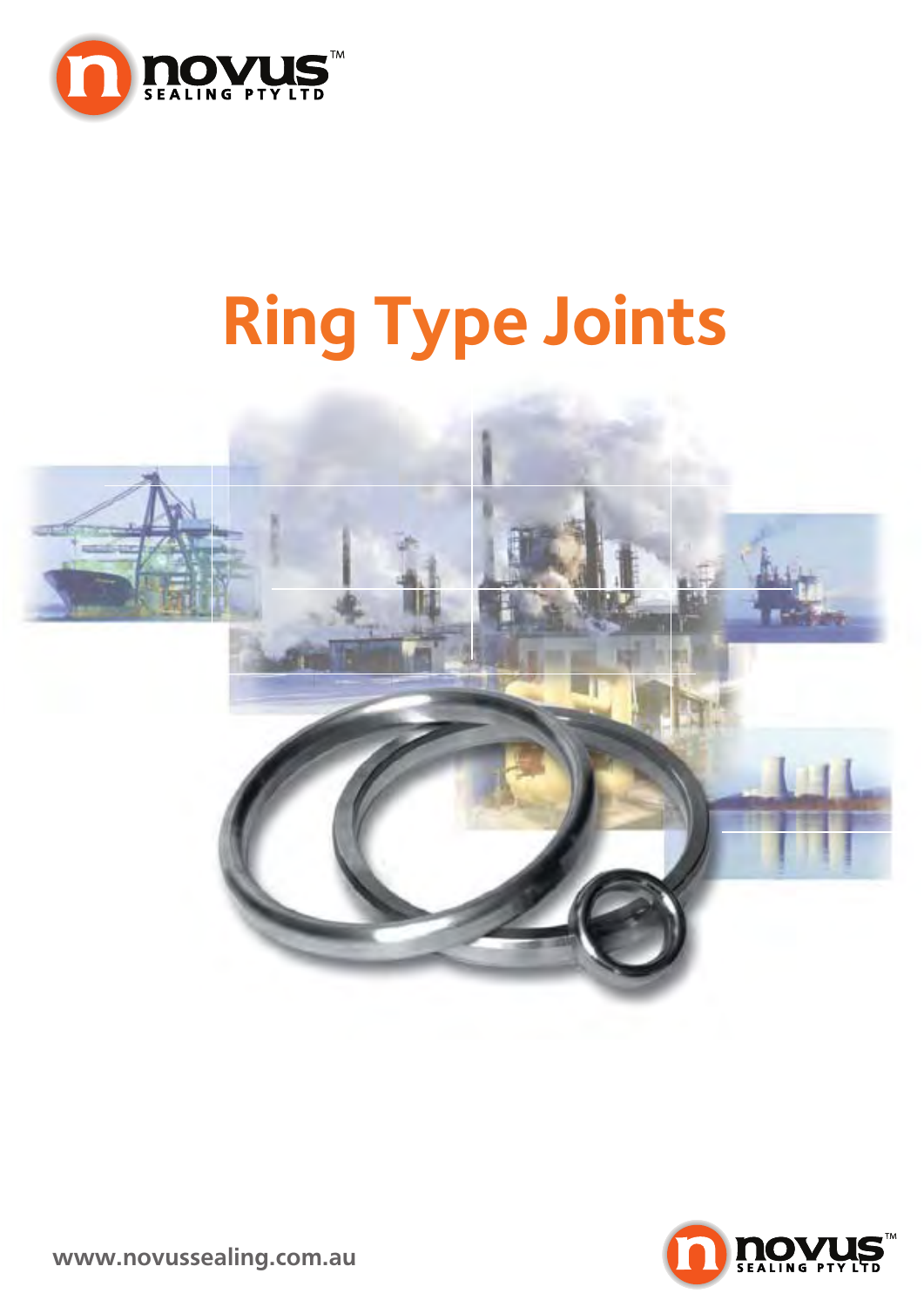

#### **Ring Type Joints**

We manufacture and supply a variety of high quality sealing products designed for flange applications in the industrial and manufacturing sectors. We have an extensive network of distributors worldwide, including Novus companies in Australia, China and South Africa ensuring that we can meet all of our customers global requirements.

We supply Ring Type Joints which are fully approved to API 6A Product Specification level 4, the highest quality rating.

Ring Type Joints are widely used by the Oil, Gas, Petrochemical and Offshore Industries in applications subject to high pressures and temperatures.

These joints are designed to concentrate the bolt load over a small area thus producing high seating stresses. As the ring type material should always be softer than the mating flanges, the high seating stress causes 'plasticflow' of the ring joint in the flange faces creating the seal.



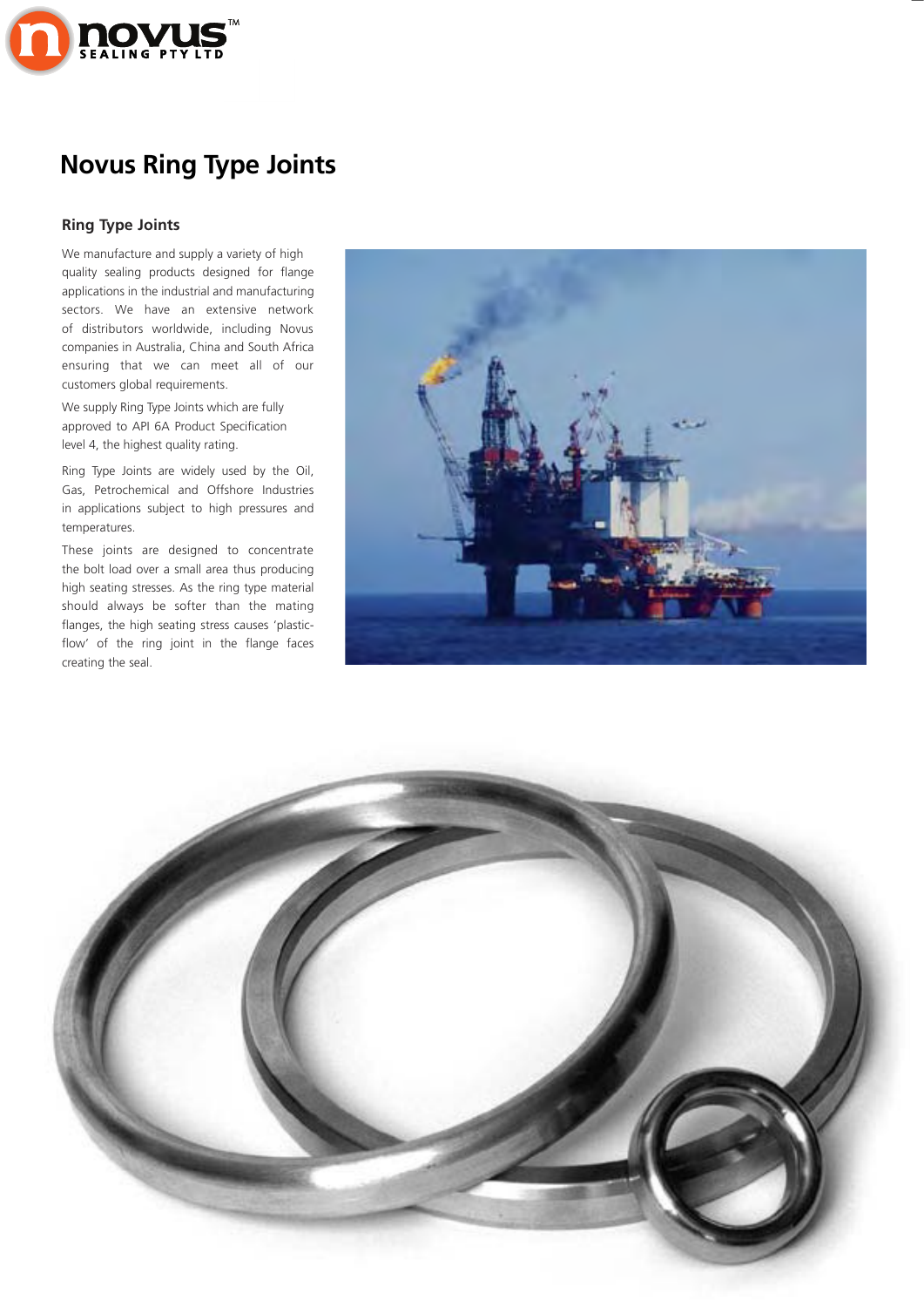

We supply a range of specialised Ring Type Joints for critical and non standard applications to suit the requirements of the petrochemical industry.



#### **Cam-ORJ**

The Cam-ORJ is a standard API 6A octagonal ring joint but with the four angled seating surfaces concentrically serrated and faced with oxidation inhibited graphite. The gasket offers the high sealing efficiency associated with the octagonal design but with the added benefit of being capable of sealing flanges with minor damage. Under compression the graphite flows into minor imperfections creating a tight seal.

The Cam-ORJ is available in a range of Alloy materials and in sizing to suit ASME B16.5 or API 6A flanges.



#### **Novus model M12PI**

#### **Ring Type Joints with PTFE Inserts**

M12 model RX Ring Type Joints can be supplied with PTFE inserts. Designed to reduce turbulent flow and eliminate ring joint and flange corrosion. The insert is specially designed with radially drilled holes ensuring the self-energising performance is not affected. The insert is located between the inside diameter of the ring joint and the bore of the flange. On assembly, the insert is captured between the flanges, filling the void between ring joint and flange bore.



#### **Combination Ring Type Joints**

This Ring Type Joint consists of 2 different sizes having the same pitch diameter, used for sealing and flange joint where the mating flanges have different ring groove dimensions or profiles.

These Ring Type Joints can be produced with either octagonal or oval facings, however they are not manufactured in accordance with API specification.



#### **Lens Rings**

This is a contact seal for use in high pressure piping systems and in pressure vessel heads. Lens rings have a spherical surface that requires special matching of the flanges. Effective sealing is obtained at a relatively low bolt loads.

These ring type joints are manufactured in accordance with DIN 2696. For enquiries complete drawings must be supplied.



#### **Delta Rings**

This is a pressure actuated ring used primarily on pressure vessels and valve bonnets at pressures in excess of 5000 psi. Internal pressure forces the delta ring material to expand.

As with the Lens rings for enquiries and orders should be sent with complete drawings.







**Novus model M8R and M9R Rubber Coated Ring Type Joints**

This is an octagonal/oval section ring type joint generally soft iron or low carbon steel totally enclosed in a nitrile rubber coating. Widely used in pressure testing procedures, minimising any damage to the flange.



**Blind Ring Type Joints**

These specialised Ring Type Joints are designed and manufactured for the customer who has a requirement to blank off flanges and pipe work. The Joints are standard rings but with a machined metallic centre.

Blind Ring Type Joints can be supplied in a variety of materials.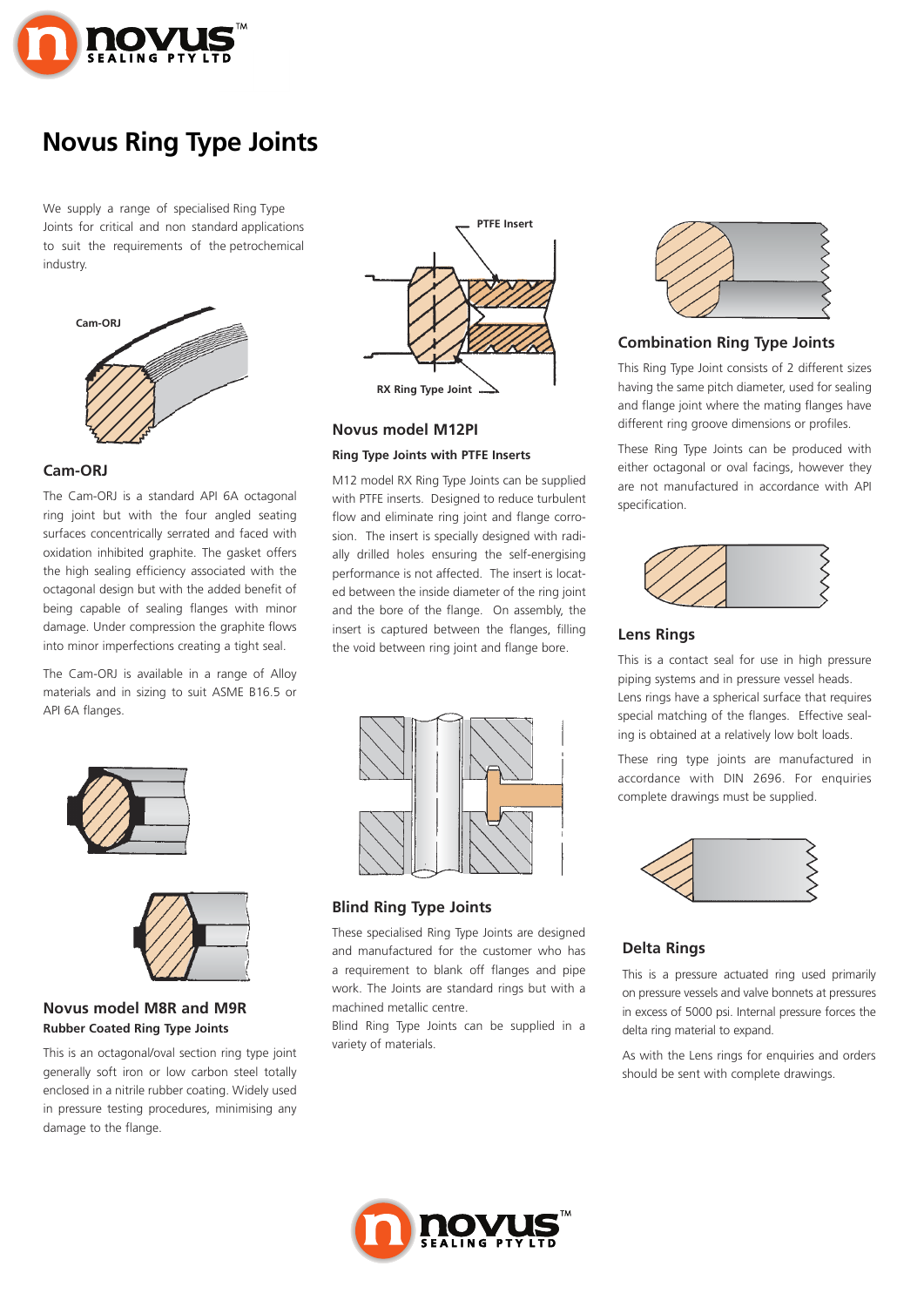

#### **Ring Type Joint Profiles Type R Ring Type Joints Type BX Ring Type Joints Type RX Ring Type Joints**



#### **Novus models M8 and M9**

M8 model R Oval section and M9 model R Octagonal section ring type joints are designed for flanges with standard ring type grooves. These standard shapes are used to seal pressures up to 5,000 psi in accordance with API 6A.

The Octagonal cross section has a higher sealing efficiency than the oval cross section and is therefore preferred. The oval section ring joints were originally designed for the now obsolete round bottom groove. Both the oval and the octagonal cross section are interchangeable on the flat bottom groove design.



#### **Novus model M11/M11S**

M11 model BX Ring Type Joints are designed for pressures up to 20,000 psi, suitable only for use with API type BX flanges and grooves. The gasket has a square cross section with bevelled corners. The average diameter of the ring joint is slightly greater than that of the flange groove. This way, when the ring joint is seated, it stays pre-compressed by the outside diameter, creating high seating stress.

The M11S Model SBX Ring Type Joint is the same design as the BX Ring, however the suffix 'S' indicates that additional pressure equalisation holes have been drilled in accordance with API 17D for use on sub sea wellhead and christmas tree equipment.





#### **Novus model M12/M12S**

M12 model RX Ring Type Joints are designed for pressures up to 5,000 psi.

A pressure activated ring joint, its shape is designed to use the fluid pressure to increase sealability. The outside sealing surface of the ring joint makes the initial contact with the flange. As the internal pressure rises the contact pressure between ring joint and flange also increases. This is sometimes referred to as a pressure activated ring joint. due to the shape of the gasket. High seating pressures are created increasing the sealability. This design characteristic makes the RX ring joint more resistant to vibrations, pressure surges and shocks that occur during oil well drilling.

M12S Model SBX Ring Type Joint is the same in design to the RX Ring, however, the suffix 'S' indicates that additional pressure equalisation holes have been drilled in accordance with API 17D for use on sub sea wellhead and christmas tree equipment.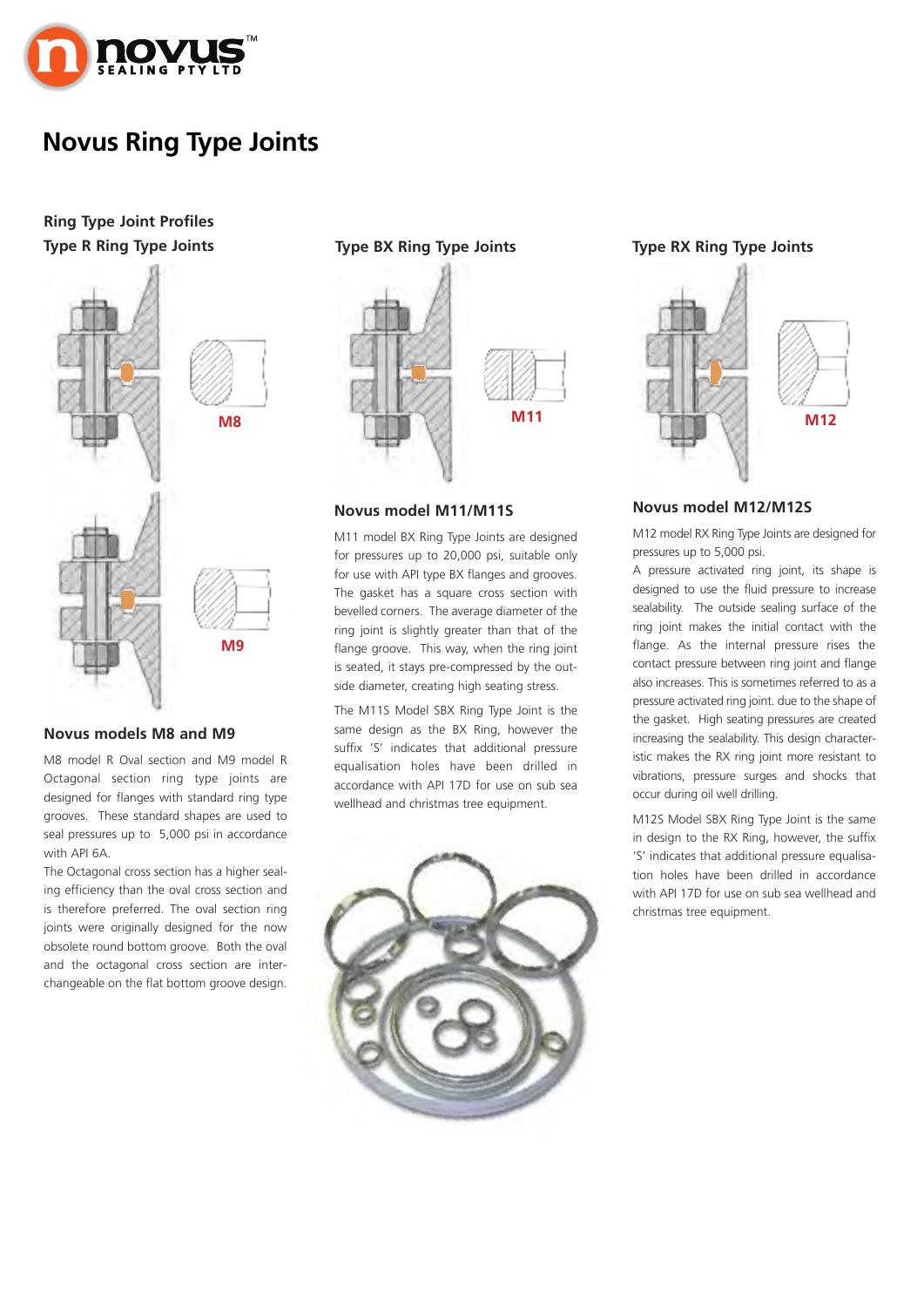

#### **Service**

We pride ourselves on providing our customers with a high quality product, supported by an outstanding, honest and reliable service.

We hold a comprehensive stock of most standard ring type joints

#### **Ring Number Quality**

with full traceability to API6A PSL 4. Each ring type joint has (etched on the non seating surface) the heat number, ring number, material identification and API licence number etc providing comprehensive information to our end user. All Novus Ring Type Joints are manufactured

#### **Technical**

grammes for some of the world's largest chem-Over the years we have enhanced our technical facilities to develop more new products and provide guidance and training proical and petrochemical plants.

13.5/8 our complete product portfolio. **Pressure Class Ratings** We have a dedicated Research & **Development team including an expe-**Ring Type Joints are manufactured in rienced metallurgist. They ensure  $\frac{1}{2}$ ch ring bigh quality technical support for

#### **Investment**

16 gasket manufacturing industry 469.90 We continue to invest heavily in UK manufacturing and our metallic gasket department has recently gone through an expansion and modernisation programme, which puts us at the forefront of the





Accuracy and precision throughout the production process is rigorously checked.



26 identification and the API licence number. All Ring Type Joints are engraved on the nonseating surface with the ring number, heat number, material



Every Ring Type Joint is CNC machined for precision and consistent accuracy.



 $\frac{1}{2}$  identity is workefficiency and ease of quality control. 16.<br>355 | Julie 1 The production facility is work-flow designed for speed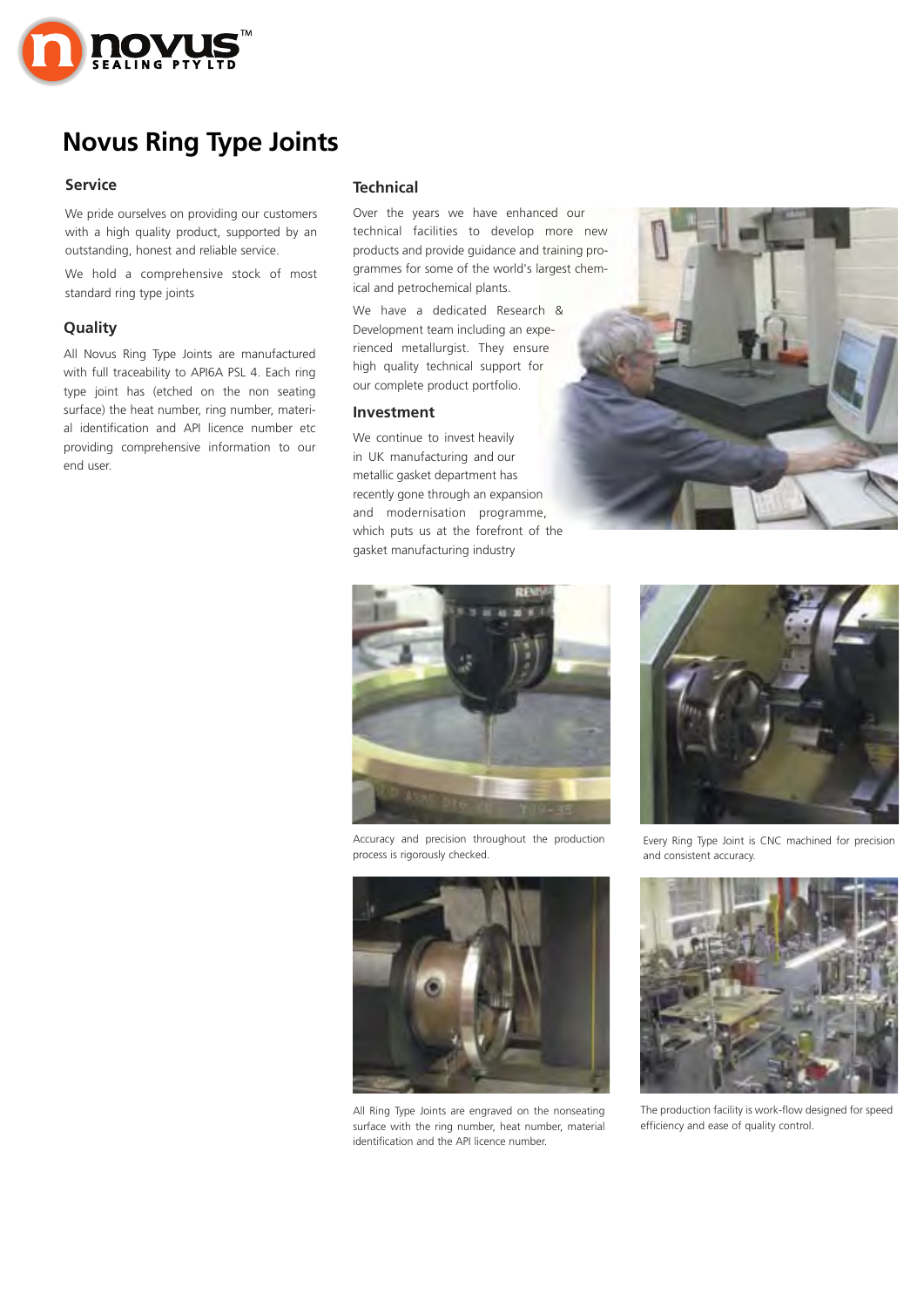

#### **Seating Stress**

To achieve a reliable seal, the Ring Type Joint should be assembled within the following seating stress parameters:

|                  |                       | Seating Stress (20°C)                  |                                 |                                        |  |  |  |  |  |  |
|------------------|-----------------------|----------------------------------------|---------------------------------|----------------------------------------|--|--|--|--|--|--|
| <b>Material</b>  | <b>Identification</b> | <b>Minimum</b><br>(N/mm <sup>2</sup> ) | Optimum<br>(N/mm <sup>2</sup> ) | <b>Maximum</b><br>(N/mm <sup>2</sup> ) |  |  |  |  |  |  |
| Soft Iron        | D                     | 235                                    | 350                             | 525                                    |  |  |  |  |  |  |
| Low Carbon Steel | S                     | 265                                    | 400                             | 600                                    |  |  |  |  |  |  |
| A182FS           | <b>FS</b>             | 400                                    | 600                             | 900                                    |  |  |  |  |  |  |
| SS304            | S304                  | 335                                    | 500                             | 750                                    |  |  |  |  |  |  |
| SS316            | S316                  | 335                                    | 500                             | 750                                    |  |  |  |  |  |  |
| SS321            | S321                  | 335                                    | 500                             | 750                                    |  |  |  |  |  |  |
| <b>SS347</b>     | <b>S347</b>           | 335                                    | 500                             | 750                                    |  |  |  |  |  |  |

For other materials please contact our technical department

#### **Flange Surface Finish**

The Ring Type Joint and the sealing face of the groove must be free of indentations, score marks, tool and chatter marks.

The maximum flange surface finish for M8, M9, model R, M12 model RX is 1.6μm RA (63RMS). The maximum flange surface finish for M11 model BX is 0.8μm RA (32RMS)

### **How to Order**

A correct purchase order should contain the following information.

- 1. Ring Type Joint model eg. **M8 R Oval**
- 2. Ring number/size & pressure rating **R16/Class 1" 3/600lbs**
	-
- 3. Material/Identification **Soft Iron or D**
- -
- 4. Flange Standard **ASME/ANSI B16.5**
- Note: This can be abbreviated to **R16D Oval RTJ**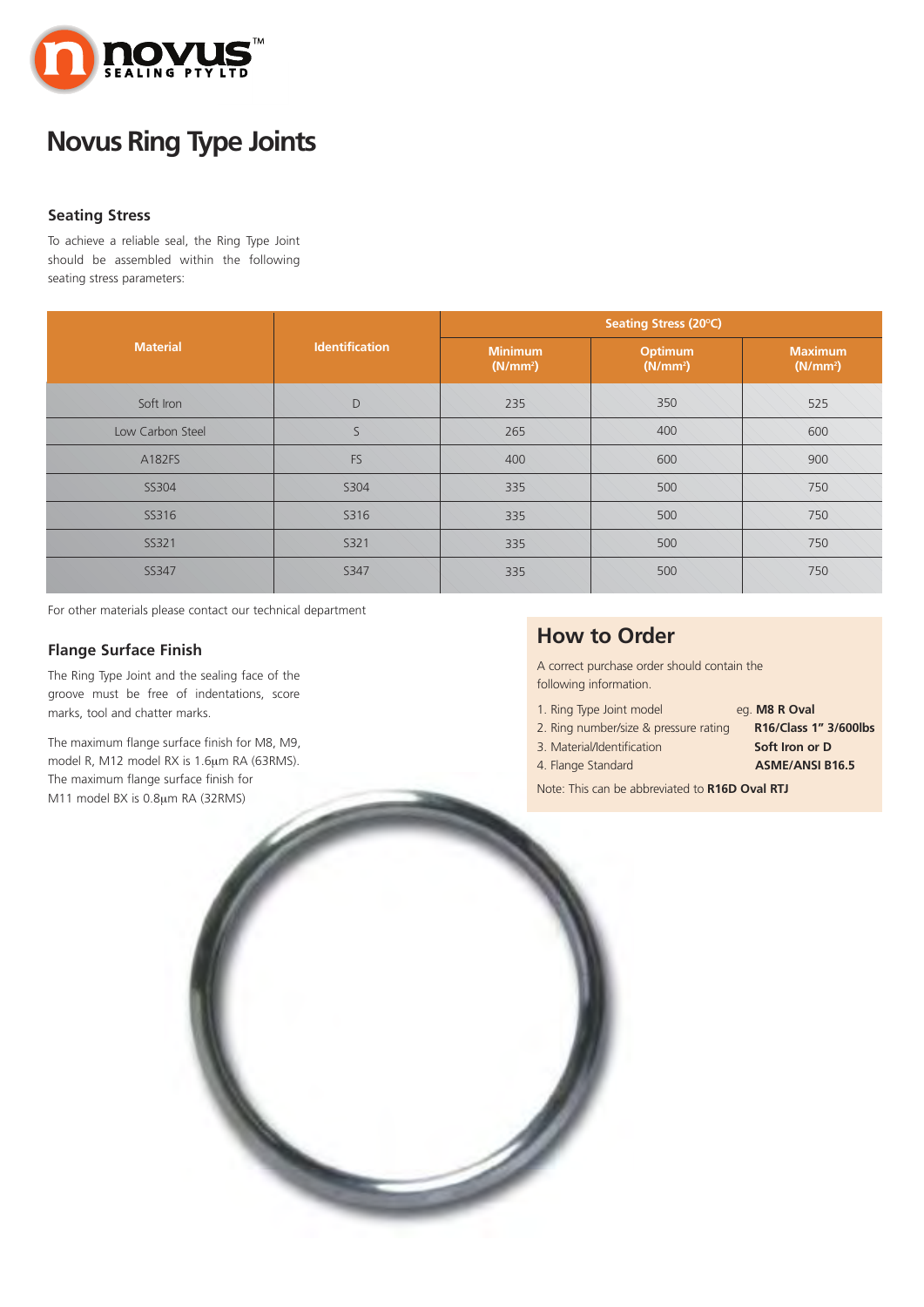

#### **Novus M12 Model RX Ring Type Joints**

API Specification 6A Dimensional Data



#### **Tolerances** (Inches)

**A\*** (width of ring) +0.008, -0.000 **H\*** (height of ring) +0.008, -0.000 **OD** (outside diameter of ring) +0.020, -0.000 **23<sup>o</sup>** (angle) + or -  $0.5^\circ$ 

\*A plus tolerance of 0.008 inches for width 'A' and height 'H' is permitted, provided the variation in width or height does not exceed 0.004 inches throughout the entire circumferance.

|               |        | <b>Pressure Class Ratings (PSI)</b> |         | Pitch               | Outside<br>Diameter | Width                            | Height  | Approx           |                  |  |  |  |
|---------------|--------|-------------------------------------|---------|---------------------|---------------------|----------------------------------|---------|------------------|------------------|--|--|--|
| <b>Ring</b>   |        | API <sub>6A</sub>                   |         | Diameter<br>of Ring | of Ring             | of Ring                          | of Ring | distance between | Approx<br>Weight |  |  |  |
| <b>Number</b> | 150    | 300/600                             | 900     | P                   | <b>OD</b>           | $\boldsymbol{\mathsf{A}}$        | H       | made-up flanges  | KG's             |  |  |  |
|               |        | Nominal Pipe Sizes (Inches)         |         |                     |                     | <b>Dimensions in Millimetres</b> |         |                  |                  |  |  |  |
| <b>RX20</b>   |        |                                     |         | 68.26               | 76.20               | 8.74                             | 19.05   | 9.7              | 0.24             |  |  |  |
| <b>RX23</b>   | 2.1/16 |                                     |         | 82.55               | 93.27               | 11.91                            | 25.40   | 11.9             | 0.53             |  |  |  |
| <b>RX24</b>   |        | 2.1/16                              | 2.1/16  | 95.25               | 105.97              | 11.91                            | 25.40   | 11.9             | 0.62             |  |  |  |
| <b>RX25</b>   |        | 3.1/8                               |         | 101.60              | 109.54              | 8.74                             | 19.05   |                  | 0.36             |  |  |  |
| <b>RX26</b>   | 2.9/16 |                                     |         | 101.60              | 111.91              | 11.91                            | 25.40   | 11.9             | 0.66             |  |  |  |
| <b>RX27</b>   |        | 2.9/16                              | 2.9/16  | 107.95              | 118.26              | 11.91                            | 25.40   | 11.9             | 0.70             |  |  |  |
| <b>RX31</b>   | 3.1/8  | 3.1/8                               |         | 123.85              | 134.54              | 11.91                            | 25.40   | 11.9             | 0.80             |  |  |  |
| <b>RX35</b>   |        |                                     | 3.1/8   | 136.53              | 147.24              | 11.91                            | 25.40   | 11.9             | 0.89             |  |  |  |
| <b>RX37</b>   | 4.1/16 | 4.1/16                              |         | 149.23              | 159.94              | 11.91                            | 25.40   | 11.9             | 0.97             |  |  |  |
| <b>RX39</b>   |        |                                     | 4.1/16  | 161.93              | 172.64              | 11.91                            | 25.40   | 11.9             | 1.05             |  |  |  |
| <b>RX41</b>   |        |                                     |         | 180.98              | 191.69              | 11.91                            | 25.40   | 11.9             | 1.18             |  |  |  |
| <b>RX44</b>   |        |                                     |         | 193.68              | 204.39              | 11.91                            | 25.40   | 11.9             | 1.26             |  |  |  |
| <b>RX45</b>   | 7.1/16 | 7.1/16                              |         | 211.15              | 221.84              | 11.91                            | 25.40   | 11.9             | 1.37             |  |  |  |
| <b>RX46</b>   |        |                                     | 7.1/16  | 211.15              | 222.25              | 13.49                            | 28.58   | 11.9             | 1.67             |  |  |  |
| <b>RX47</b>   |        |                                     |         | 228.60              | 245.26              | 19.84                            | 41.28   | 18.3             | 3.91             |  |  |  |
| <b>RX49</b>   | 9      | 9                                   |         | 269.88              | 280.59              | 11.91                            | 25.40   | 11.9             | 1.76             |  |  |  |
| <b>RX50</b>   |        |                                     | 9       | 269.88              | 283.36              | 16.66                            | 31.75   | 11.9             | 2.89             |  |  |  |
| <b>RX53</b>   | 11     | 11                                  |         | 323.85              | 334.57              | 11.91                            | 25.40   | 11.9             | 2.11             |  |  |  |
| <b>RX54</b>   |        |                                     | 11      | 323.85              | 337.34              | 16.66                            | 31.75   | 11.9             | 3.47             |  |  |  |
| <b>RX57</b>   | 13.5/8 | 13.5/8                              |         | 381.00              | 391.72              | 11.91                            | 25.40   | 11.9             | 2.48             |  |  |  |
| <b>RX63</b>   |        |                                     |         | 419.10              | 441.73              | 27.00                            | 50.80   | 21.30            | 12.03            |  |  |  |
| <b>RX65</b>   | 16.3/4 |                                     |         | 469.90              | 480.62              | 11.91                            | 25.40   | 11.9             | 3.06             |  |  |  |
| <b>RX66</b>   |        | 16.3/4                              |         | 469.90              | 483.39              | 16.66                            | 31.75   | 11.9             | 5.04             |  |  |  |
| <b>RX69</b>   |        |                                     |         | 533.40              | 544.12              | 11.91                            | 25.40   | 11.9             | 3.48             |  |  |  |
| <b>RX70</b>   |        |                                     |         | 533.40              | 550.06              | 19.84                            | 41.28   | 18.3             | 9.18             |  |  |  |
| <b>RX73</b>   | 21.1/4 |                                     |         | 584.20              | 596.11              | 13.49                            | 31.75   | 15.0             | 4.66             |  |  |  |
| <b>RX74</b>   |        | 20.3/4                              |         | 584.20              | 600.86              | 19.84                            | 41.28   | 18.3             | 10.06            |  |  |  |
| <b>RX82</b>   |        |                                     |         | 57.15               | 67.87               | 11.91                            | 25.40   | 11.9             | 0.37             |  |  |  |
| <b>RX84</b>   |        |                                     |         | 63.50               | 74.22               | 11.91                            | 25.40   | 11.9             | 0.41             |  |  |  |
| <b>RX85</b>   |        |                                     |         | 79.38               | 90.09               | 13.49                            | 25.40   | 9.7              | 0.53             |  |  |  |
| <b>RX86</b>   |        |                                     |         | 90.50               | 103.58              | 15.09                            | 28.58   | 9.7              | 0.82             |  |  |  |
| <b>RX87</b>   |        |                                     |         | 100.03              | 113.11              | 15.09                            | 28.58   | 9.7              | 0.91             |  |  |  |
| <b>RX88</b>   |        |                                     |         | 123.83              | 139.29              | 17.48                            | 31.75   | 9.7              | 1.48             |  |  |  |
| <b>RX89</b>   |        |                                     |         | 114.30              | 129.77              | 18.26                            | 31.75   | 9.7              | 1.37             |  |  |  |
| <b>RX90</b>   |        |                                     |         | 155.58              | 174.63              | 19.84                            | 44.45   | 18.3             | 3.12             |  |  |  |
| <b>RX91</b>   |        |                                     |         | 260.35              | 286.94              | 30.16                            | 45.24   | 19.1             | 7.80             |  |  |  |
| <b>RX99</b>   |        |                                     |         | 234.95              | 245.67              | 11.91                            | 25.40   | 11.9             | 1.53             |  |  |  |
| <b>RX201</b>  |        |                                     | 1.3/8   | 46.05               | 51.46               | 5.74                             | 11.30   |                  | 0.06             |  |  |  |
| <b>RX205</b>  |        |                                     | 1.13/16 | 57.15               | 62.31               | 5.56                             | 11.10   |                  | 0.08             |  |  |  |
| <b>RX210</b>  |        |                                     | 2.9/16  | 88.90               | 97.64               | 9.53                             | 19.05   |                  | 0.35             |  |  |  |
| <b>RX215</b>  |        |                                     | 4.1/16  | 130.18              | 140.89              | 11.91                            | 25.40   |                  | 0.78             |  |  |  |

Model RX are interchangeable with R Octagonal Ring Joints

 $\perp$ 

A pressure balance hole of 1.5mm diameter is incorporated in RX82 through to RX91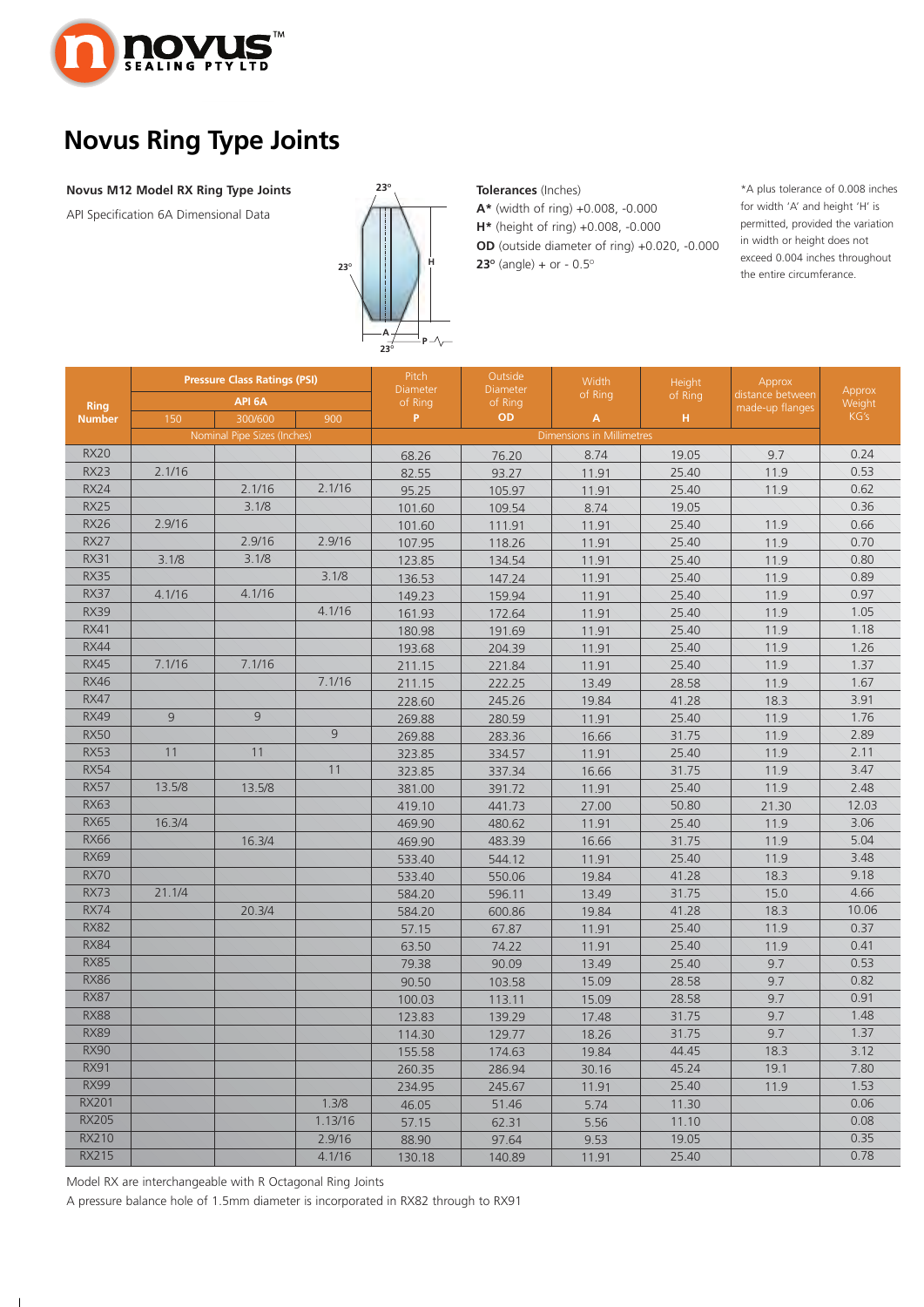

#### **<sup>D</sup> Novus M11 Model BX Ring Type Joints**

API Specification 6A Dimensional Data



**Tolerances** (Inches) **A\*** (width of ring) +0.008, -0.000 **D** (hole size) + or - 0.02 **H\*** (height of ring) + 0.008, - 0.000 **OD** (outside diameter of ring) + 0.000, - 0.006 **23** $\degree$  (angle) + or - 0.25 $\degree$ 

|                    |        |        |        | <b>Pressure Class Ratings (PSI)</b> |         | Outside<br>Diameter | Height                           | <b>Width</b> | <b>Hole</b>    | Approx |        |  |
|--------------------|--------|--------|--------|-------------------------------------|---------|---------------------|----------------------------------|--------------|----------------|--------|--------|--|
| <b>Ring Number</b> |        |        |        | API 6A                              |         |                     | of Ring                          | of Ring      | of Ring        | Size   | Weight |  |
|                    | 2000   | 3000   | 5000   | 10000                               | 15000   | 20000               |                                  | H            | $\overline{A}$ | D.     | KG's   |  |
|                    |        |        |        | Nominal Pipe Sizes (inches)         |         |                     | <b>Dimensions in Millimetres</b> |              |                |        |        |  |
| <b>BX150</b>       |        |        |        |                                     |         |                     | 72.19                            | 9.30         | 9.30           | 1.60   | 0.13   |  |
| <b>BX151</b>       |        |        |        | 1.13/16                             | 1.13/16 | 1.13/16             | 76.40                            | 9.63         | 9.63           | 1.60   | 0.15   |  |
| <b>BX152</b>       |        |        |        | 2.1/16                              | 2.1/16  | 2.1/16              | 84.68                            | 10.24        | 10.24          | 1.60   | 0.19   |  |
| <b>BX153</b>       |        |        |        | 2.9/16                              | 2.9/16  | 2.9/16              | 100.94                           | 11.38        | 11.38          | 1.60   | 0.28   |  |
| <b>BX154</b>       |        |        |        | 3.1/16                              | 3.1/16  | 3.1/16              | 116.84                           | 12.40        | 12.40          | 1.60   | 0.39   |  |
| <b>BX155</b>       |        |        |        | 4.1/16                              | 4.1/16  | 4.1/16              | 147.96                           | 14.22        | 14.22          | 1.60   | 0.66   |  |
| <b>BX156</b>       |        |        |        | 7.1/16                              | 7.1/16  | 7.1/16              | 237.92                           | 18.62        | 18.62          | 3.20   | 1.84   |  |
| <b>BX157</b>       |        |        |        | 9                                   | 9       | 9                   | 294.46                           | 20.98        | 20.98          | 3.20   | 2.92   |  |
| <b>BX158</b>       |        |        |        | 11                                  | 11      | 11                  | 352.04                           | 23.14        | 23.14          | 3.20   | 4.26   |  |
| <b>BX159</b>       |        |        |        | 13.5/8                              | 13.5/8  | 13.5/8              | 426.72                           | 25.70        | 25.70          | 3.20   | 6.42   |  |
| <b>BX160</b>       |        |        | 13.5/8 |                                     |         |                     | 402.59                           | 23.83        | 13.74          | 3.20   | 3.03   |  |
| <b>BX161</b>       |        |        | 16.3/4 |                                     |         |                     | 491.41                           | 28.07        | 16.21          | 3.20   | 5.14   |  |
| <b>BX162</b>       |        |        | 16.3/4 | 16.3/4                              | 16.3/4  |                     | 475.49                           | 14.22        | 14.22          | 1.60   | 2.26   |  |
| <b>BX163</b>       |        |        | 18.3/4 |                                     |         |                     | 556.16                           | 30.10        | 17.37          | 3.20   | 6.70   |  |
| <b>BX164</b>       |        |        |        | 18.3/4                              | 18.3/4  |                     | 570.56                           | 30.10        | 24.59          | 3.20   | 9.73   |  |
| <b>BX165</b>       |        |        | 21.1/4 |                                     |         |                     | 624.71                           | 32.03        | 18.49          | 3.20   | 8.54   |  |
| <b>BX166</b>       |        |        |        | 21.3/4                              |         |                     | 640.03                           | 32.03        | 26.14          | 3.20   | 12.38  |  |
| <b>BX167</b>       | 26.3/4 |        |        |                                     |         |                     | 759.36                           | 35.87        | 13.11          | 1.60   | 8.14   |  |
| <b>BX168</b>       |        | 26.3/4 |        |                                     |         |                     | 765.25                           | 35.87        | 16.05          | 1.60   | 10.13  |  |
| <b>BX169</b>       |        |        |        | 5.1/8                               |         |                     | 173.51                           | 15.85        | 12.93          | 1.60   | 0.79   |  |
| <b>BX170</b>       |        |        |        | q''                                 | q''     |                     | 218.03                           | 14.22        | 14.22          | 1.60   | 1.00   |  |
| <b>BX171</b>       |        |        |        | 11"                                 | 11"     |                     | 267.44                           | 14.22        | 14.22          | 1.60   | 1.24   |  |
| <b>BX172</b>       |        |        |        | 13.5/8"                             | 13.5/8" |                     | 333.07                           | 14.22        | 14.22          | 1.60   | 1.56   |  |
| <b>BX303</b>       | 30     | 30     |        |                                     |         |                     | 852.75                           | 37.95        | 16.97          | 1.60   | 12.66  |  |

BX Ring Joints can be used in API 6BX Flanges.

A pressure balance hole is incorporated in all BX Rings to equalise any pressure trapped in the flange.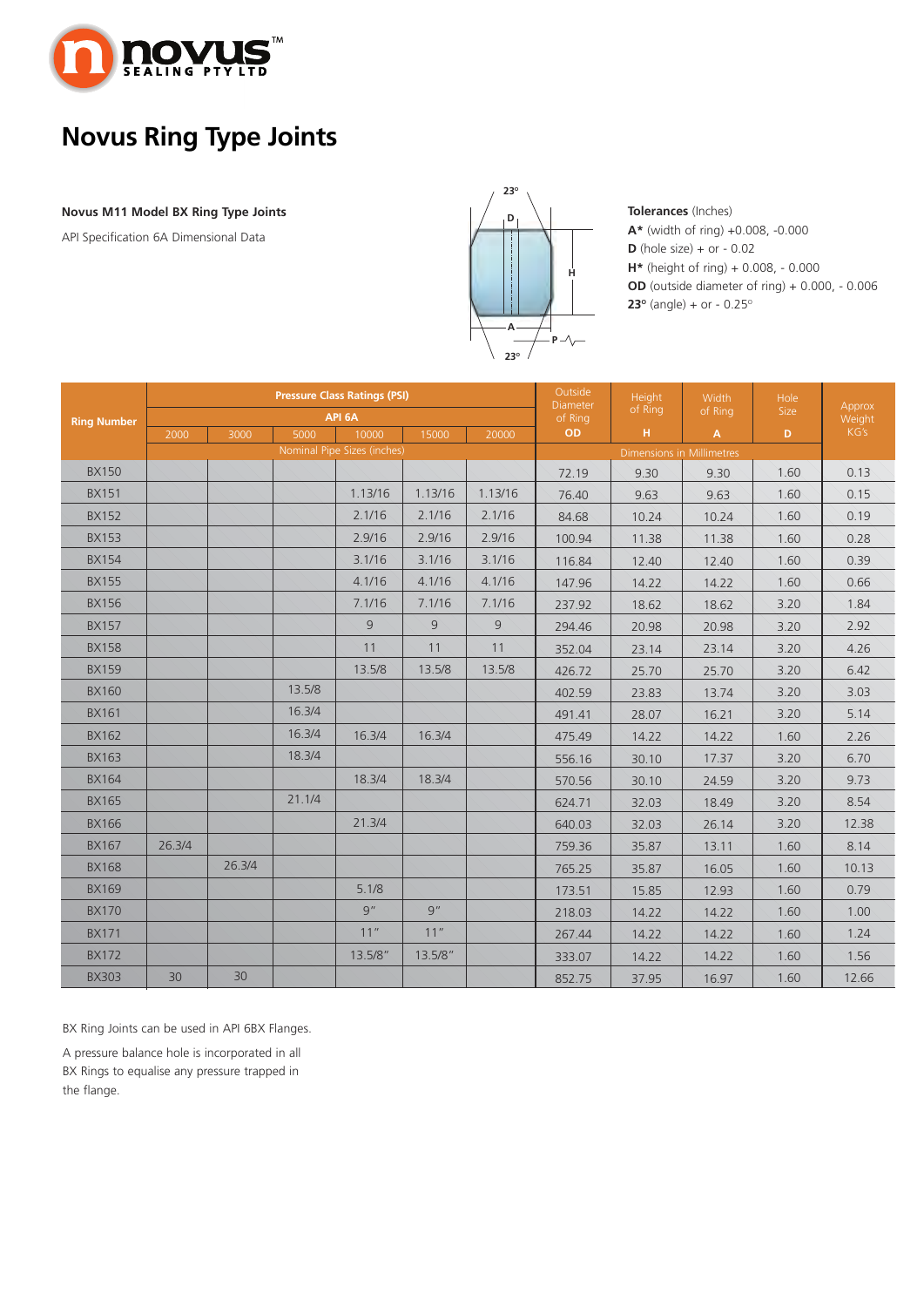

#### **Hardness of Ring Type Joint Materials**

On installation, the material of the ring joint has to be softer than that of the flange to avoid damage. This table provides comparative data of Ring Type Joint material hardness values.

| <b>Material</b>  |                 | <b>DIN</b>              | <b>DIN</b>      | <b>B.S.</b>              | <b>AISI-ASTM</b> | <b>Maximum Hardness</b>          |                          | <b>Temperature</b> | <b>Density</b> |       |
|------------------|-----------------|-------------------------|-----------------|--------------------------|------------------|----------------------------------|--------------------------|--------------------|----------------|-------|
| (Trade Name)     | Identification  | Specification           | Material<br>No. |                          | <b>UNS</b>       | <b>Brinell</b><br>H <sub>B</sub> | Rockwell B<br><b>HRB</b> | Min.               | Max.           |       |
| Soft Iron        | D               |                         |                 |                          |                  | 90                               | 56                       | $-40$              | 500            | 7.85  |
| Low Carbon Steel | $\mathsf{S}$    | R st 37.2               |                 |                          |                  | 120                              | 68                       | $-40$              | 500            | 7.85  |
| F <sub>5</sub>   | F <sub>5</sub>  | 5 Cr 0.5 mo             | 1.7362          |                          | A182FS           | 130                              | 72                       | $-40$              | 650            | 7.83  |
| SS 304           | S304            | X5Cr Ni 18              | 1.4301          | 304S15/16/13             | 304              | 160                              | 83                       | $-250$             | 550            | 7.90  |
| SS 304L          | S304L           | X2 Cr Ni 18.9           | 1.4306          | 304S11                   | 304L             | 160                              | 83                       | $-250$             | 550            | 7.90  |
| SS 309           | S309            | X15 Cr Ni Si 20.12      | 1.4828          | 304S24                   | 309              | 160                              | 83                       | $-100$             | 1000           | 7.90  |
| SS 316           | S316            | X5 Cr Ni Mo 18.10       | 1.4401          | 316S16                   | 316              | 160                              | 83                       | $-100$             | 550            | 7.90  |
| SS 316L          | S316L           | X2 Cr Ni Mo 18.10       | 1.4404          | 316S11/13                | 316L             | 160                              | 83                       | $-100$             | 550            | 7.90  |
| <b>SS 316Ti</b>  | S316TI          | X10 Cr Ni Mo Ti 18.10   | 1.4571          | 320S31                   | 316Ti            | 160                              | 83                       | $-100$             | 550            | 7.80  |
| SS 321           | S321            | X10 Cr Ni Ti 18.9       | 1.4541          | 321512/49/87             | 321              | 160                              | 83                       | $-250$             | 550            | 7.90  |
| SS 347           | S347            | X10 Cr Ni Nb 18.9       | 1.4550          | 347531                   | 347              | 160                              | 83                       | $-250$             | 500            | 7.90  |
| SS 410           | S410            | X6 Cr 13                | 1.4000          | 410S21                   | 410              | 170                              | 86                       | $-20$              | 850            | 7.80  |
| 254SMO           | 6Mo             | X1Cr Ni Mo Cu N 20.18.7 | 1.4547          |                          | S31254           | 180                              | 89                       | $-100$             | 500            | 8.00  |
| <b>Duplex</b>    | 2205            | X2 Cr Ni Mo N 22.5.3    | 14462           | 31853                    | S31803/32205     | 230 approx                       | 99                       | $-40$              | 300            | 7.80  |
| Super Duplex     | 2507            | X2 Cr Ni Mo N 25.6.3    | 14410           | $\overline{\phantom{a}}$ | S32750           | 230 approx                       | 99                       | $-40$              | 300            | 7.80  |
| Aluminium        | AL 1050         | A1 99.5                 | 3.0255          | 1B                       | A91050           | 30                               |                          | $-250$             | 300            | 2.71  |
| Silver           | Ag              |                         |                 |                          | ┶                | 28 (HV)                          | L.                       | $-250$             | 750            | 10.50 |
| Copper           | Cu              | SF-Cu                   | 2.0090          | C106                     | C12200           | 80 approx                        |                          | $-250$             | 400            | 8.90  |
| <b>Brass</b>     | CuZn37          | Cu Za 37 (M563)         | 20321           | CZ108                    | C27200           | 60 approx                        |                          | $-100$             | 350            | 8.50  |
| Nickel 200       | <b>Ni 200</b>   | Ni 99.2                 | 2.4066          | 3072-76 NA11             | <b>NO2200</b>    | 110                              | 62                       | $-250$             | 600            | 8.90  |
| Monel 400        | 400             | Ni Cu 30 Fe             | 2.4360          | 3072-76 NA13             | NO4400           | 150                              | 80                       | $-125$             | 600            | 8.80  |
| Inconel 600      | 600             | Ni Cu 15 Fe             | 2.4816          | 3072-76 NA14             | NO6600           | 150                              | 80                       | $-100$             | 950            | 8.40  |
| Inconel 625      | 625             | Ni Cr 22 Mo 9 Mb        | 2.4856          | 3072-76 NA 21            | NO6625           | 150                              | 80                       | $-50$              | 450            | 8.44  |
| Incoloy 800      | 800             | X10 Ni Cr A1 Ti 3220    | 1.4876          | 3072-76 NA15             | <b>NO8800</b>    | 150                              | 80                       | $-100$             | 850            | 8.00  |
| Incoloy 825      | 825             | Ni Cr 21 Mo             | 2.4858          | 3072-76 NA16             | <b>NO8825</b>    | 195                              | 92                       | $-100$             | 450            | 8.14  |
| Hastelloy B2     | <b>B2</b>       | Ni Mo 28                | 2.4617          |                          | NI0665           | 230                              | 99                       | $-200$             | 450            | 9.20  |
| Hastelloy C276   | C276            | Ni Mo 16 Cr 15 W        | 2.4819          |                          | NI0276           | 210                              | 95                       | $-200$             | 450            | 8.90  |
| Titanium         | Ti <sub>2</sub> | Ti 99.8                 | 3.7025          | TA <sub>2</sub>          | R50400           | 215 approx                       | 96                       | $-250$             | 350            | 4.50  |

\* Brinell hardness measured with 3000kg, and 10mm diameter hardened steel ball. Softer materials i.e. copper & brass are measured with 500kgs and 10mm diameter hardened steel ball.

\* Rockwell B hardness is measured with 100kg and 1.60mm diameter steel ball.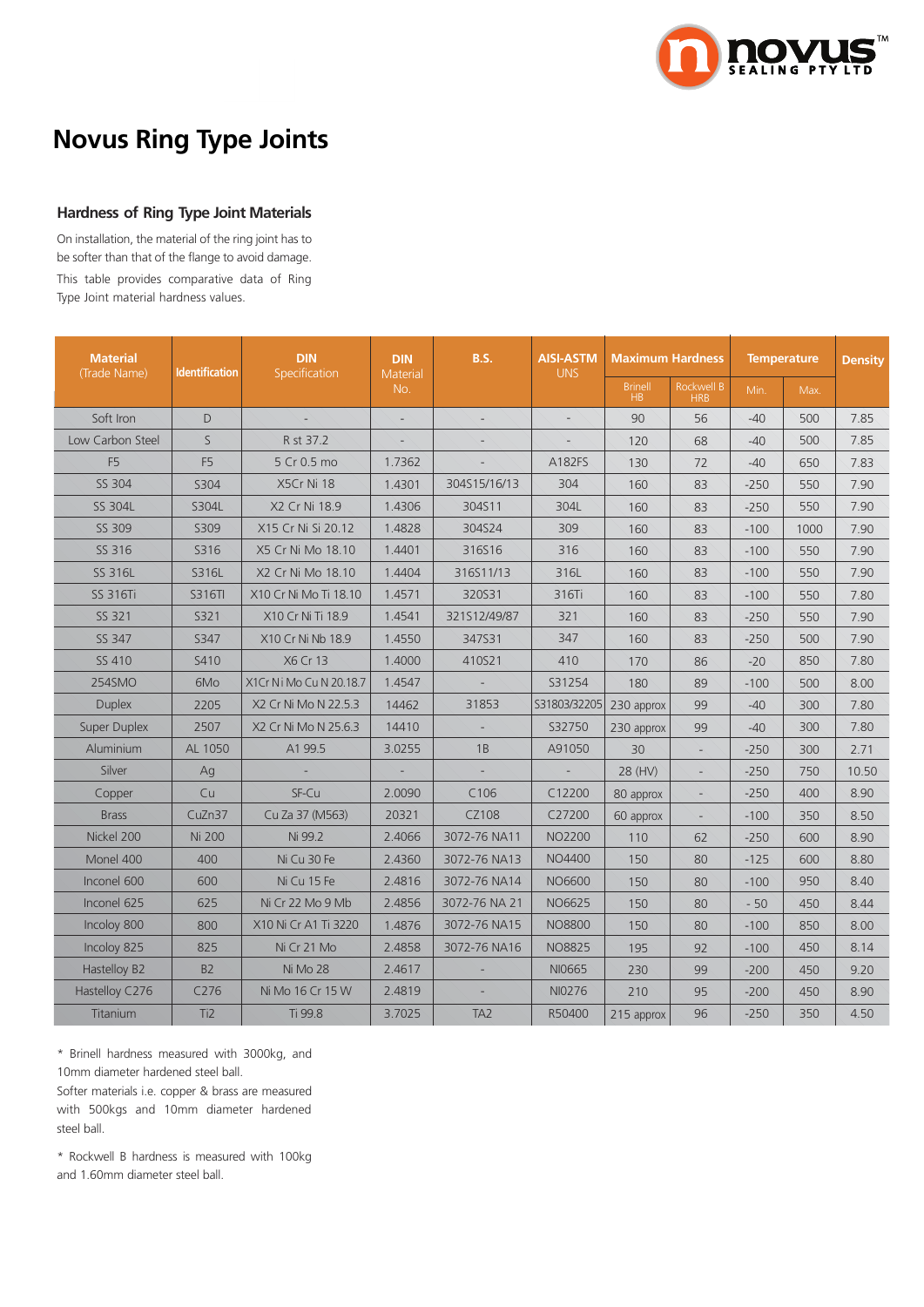

#### **Novus M8 Model R Oval and Novus M9 Model R Octagonal Ring Type Joints**

API Specification 6A Dimensional Data



**Tolerances** (Inches)  $A$  (width of ring) + or - 0.008 **B,H** (height of ring) + or - 0.020 **P** (average pitch diameter of ring) + or - 0.007 **23<sup>o</sup>** (angle) + or -  $0.5^\circ$ 

|                              |                |                        |                |                |                | <b>Pressure Class Ratings</b> |                 | Pitch          | Width |                             | <b>Height of Ring</b> |                     | <b>Approx Weight KG's</b> |                           |           |                                |      |           |
|------------------------------|----------------|------------------------|----------------|----------------|----------------|-------------------------------|-----------------|----------------|-------|-----------------------------|-----------------------|---------------------|---------------------------|---------------------------|-----------|--------------------------------|------|-----------|
| <b>Ring</b><br><b>Number</b> |                | <b>ASME/ANSI B16.5</b> |                |                |                | API <sub>6</sub> A            |                 |                |       | <b>ASME B16.47 Series A</b> |                       | Diameter<br>of Ring | of<br>Ring                | Oval                      | Octagonal | distance<br>between<br>made up |      |           |
|                              | 150            | 300/600                | 900            | 1500           | 2500           | 2000                          | 3000            | 5000           | 150   | 300/600                     | 900                   | P                   | A                         | B                         | H.        | flanges                        | Oval | Octagonal |
|                              |                |                        |                |                |                | Nominal Pipe Sizes (inches)   |                 |                |       |                             |                       |                     |                           | Dimensions in Millimetres |           |                                |      |           |
| R11                          |                | 1/2                    |                |                |                |                               |                 |                |       |                             |                       | 34.13               | 6.35                      | 11.10                     | 19.50     |                                | 0.05 | 0.05      |
| R12                          |                |                        | 1/2            | 1/2            |                |                               |                 |                |       |                             |                       | 39.69               | 7.95                      | 14.30                     | 12.70     |                                | 0.10 | 0.09      |
| <b>R13</b>                   |                | 3/4                    |                |                | 1/2            |                               |                 |                |       |                             |                       | 42.86               | 7.95                      | 14.30                     | 12.70     |                                | 0.11 | 0.10      |
| R14                          |                |                        | 3/4            | 3/4            |                |                               |                 |                |       |                             |                       | 44.45               | 7.95                      | 14.30                     | 12.70     |                                | 0.11 | 0.11      |
| <b>R15</b>                   | $\mathbf{1}$   |                        |                |                |                |                               |                 |                |       |                             |                       | 47.63               | 7.95                      | 14.30                     | 12.70     |                                | 0.12 | 0.12      |
| R <sub>16</sub>              |                | $\mathbf{1}$           | $\mathbf{1}$   | $\overline{1}$ | 3/4            |                               |                 |                |       |                             |                       | 50.80               | 7.95                      | 14.30                     | 12.70     |                                | 0.13 | 0.13      |
| R17                          | 1.1/4          |                        |                |                |                |                               |                 |                |       |                             |                       | 57.15               | 7.95                      | 14.30                     | 12.70     |                                | 0.14 | 0.14      |
| <b>R18</b>                   |                | 1.1/4                  | 1.1/4          | 1.1/4          | $\overline{1}$ |                               |                 |                |       |                             |                       | 60.33               | 7.95                      | 14.30                     | 12.70     |                                | 0.15 | 0.15      |
| R <sub>19</sub>              | 1.1/2          |                        |                |                |                |                               |                 |                |       |                             |                       | 65.09               | 7.95                      | 14.30                     | 12.70     |                                | 0.16 | 0.16      |
| <b>R20</b>                   |                | 1.1/2                  | 1.1/2          | 1.1/2          |                |                               |                 |                |       |                             |                       | 68.28               | 7.95                      | 14.30                     | 12.70     | 4.1                            | 0.17 | 0.17      |
| R21                          |                |                        |                |                | 1.1/4          |                               |                 |                |       |                             |                       | 72.23               | 11.13                     | 17.50                     | 15.90     |                                | 0.30 | 0.30      |
| <b>R22</b>                   | $\overline{2}$ |                        |                |                |                |                               |                 |                |       |                             |                       | 82.55               | 7.95                      | 14.30                     | 12.70     |                                | 0.21 | 0.19      |
| R23                          |                | $\overline{2}$         |                |                | 1.1/2          | 2.1/16                        |                 |                |       |                             |                       | 82.55               | 11.13                     | 17.50                     | 15.90     | 4.8                            | 0.35 | 0.34      |
| R24                          |                |                        | $\overline{2}$ | $\overline{2}$ |                | 2.1/16                        | 2.1/16          | $\overline{2}$ |       |                             |                       | 95.25               | 11.13                     | 17.50                     | 15.90     | 4.8                            | 0.40 | 0.39      |
| <b>R25</b>                   | 2.1/2          |                        |                |                |                |                               |                 |                |       |                             |                       | 101.60              | 7.95                      | 14.30                     | 12.70     |                                | 0.25 | 0.23      |
| R26                          |                | 2.1/2                  |                |                | $\overline{2}$ | 2.9/16                        | 2.9/16          |                |       |                             |                       | 101.60              | 11.13                     | 17.50                     | 15.90     | 4.8                            | 0.43 | 0.42      |
| R27                          |                |                        | 2.1/2          | 2.1/2          |                |                               | 2.9/16          | 2.9/16         |       |                             |                       | 107.95              | 11.13                     | 17.50                     | 15.90     | 4.8                            | 0.46 | 0.44      |
| <b>R28</b>                   |                |                        |                |                | 2.1/2          |                               |                 |                |       |                             |                       | 111.13              | 12.70                     | 19.10                     | 17.50     |                                | 0.58 | 0.57      |
| <b>R29</b>                   | $\overline{3}$ |                        |                |                |                |                               |                 |                |       |                             |                       | 114.30              | 7.95                      | 14.30                     | 12.70     |                                | 0.29 | 0.26      |
| <b>R30</b>                   |                | 3                      |                |                |                |                               |                 |                |       |                             |                       | 117.48              | 11.13                     | 17.50                     | 15.90     |                                | 0.50 | 0.48      |
| <b>R31</b>                   |                | $\overline{3}$         | $\overline{3}$ |                |                | 3.1/8                         | 3.1/8           |                |       |                             |                       | 123.83              | 11.13                     | 17.50                     | 15.90     | 4.8                            | 0.52 | 0.51      |
| <b>R32</b>                   |                |                        |                |                | $\overline{3}$ |                               |                 |                |       |                             |                       | 127.00              | 12.70                     | 19.10                     | 17.50     |                                | 0.66 | 0.65      |
| <b>R33</b>                   | 3.1/2          |                        |                |                |                |                               |                 |                |       |                             |                       | 131.76              | 7.95                      | 14.30                     | 12.70     |                                | 0.33 | 0.30      |
| R34                          |                | 3.1/2                  |                |                |                |                               |                 |                |       |                             |                       | 131.76              | 11.13                     | 17.50                     | 15.90     |                                | 0.56 | 0.54      |
| <b>R35</b>                   |                |                        |                | $\overline{3}$ |                |                               |                 | 3.1/8          |       |                             |                       | 136.53              | 11.13                     | 17.50                     | 15.90     | 4.8                            | 0.58 | 0.56      |
| <b>R36</b>                   | $\overline{4}$ |                        |                |                |                |                               |                 |                |       |                             |                       | 149.23              | 7.95                      | 14.30                     | 12.70     |                                | 0.37 | 0.34      |
| R37                          |                | $\overline{4}$         | $\overline{4}$ |                |                | 4.1/16                        | 4.1/16          |                |       |                             |                       | 149.23              | 11.13                     | 17.50                     | 15.90     | 4.8                            | 0.63 | 0.61      |
| <b>R38</b>                   |                |                        |                |                | $\overline{4}$ |                               |                 |                |       |                             |                       | 157.16              | 15.88                     | 22.40                     | 20.60     |                                | 1.18 | 1.15      |
| <b>R39</b>                   |                |                        |                | $\overline{4}$ |                |                               |                 | 4.1/16         |       |                             |                       | 161.93              | 11.13                     | 17.50                     | 15.90     | 4.8                            | 0.69 | 0.66      |
| R40                          | 5              |                        |                |                |                |                               |                 |                |       |                             |                       | 171.45              | 7.95                      | 14.30                     | 12.70     |                                | 0.43 | 0.40      |
| R41                          |                | 5                      | 5              |                |                |                               |                 |                |       |                             |                       | 180.98              | 11.13                     | 17.50                     | 15.90     | 4.8                            | 0.76 | 0.74      |
| R42                          |                |                        |                |                | 5              |                               |                 |                |       |                             |                       | 190.50              | 19.05                     | 25.40                     | 23.90     |                                | 1.94 | 1.91      |
| R43                          | 6              |                        |                |                |                |                               |                 |                |       |                             |                       | 193.68              | 7.95                      | 14.30                     | 12.70     |                                | 0.48 | 0.45      |
| R44                          |                |                        |                | 5              |                |                               |                 |                |       |                             |                       | 193.68              | 11.13                     | 17.50                     | 15.90     | 4.8                            | 0.82 | 0.79      |
| <b>R45</b>                   |                | 6                      | 6              |                |                |                               | $7.1/16$ 7.1/16 |                |       |                             |                       | 211.15              | 11.13                     | 17.50                     | 15.90     | 4.8                            | 0.89 | 0.86      |
| R46                          |                |                        |                | 6              |                |                               |                 | 7.1/16         |       |                             |                       | 211.15              | 12.70                     | 19.10                     | 17.50     | 4.8                            | 1.10 | 1.08      |
| R47                          |                |                        |                |                | 6              |                               |                 |                |       |                             |                       | 228.60              | 19.05                     | 25.40                     | 23.90     | 4.1                            | 2.22 | 2.29      |
| <b>R48</b>                   | 8              |                        |                |                |                |                               |                 |                |       |                             |                       | 247.65              | 7.95                      | 14.30                     | 12.70     |                                | 0.62 | 0.57      |
| R49                          |                | 8                      | 8              |                |                | 9                             | 9               |                |       |                             |                       | 269.88              | 11.13                     | 17.50                     | 15.90     | 4.8                            | 1.14 | 1.10      |
| <b>R50</b>                   |                |                        |                | 8              |                |                               |                 | 9              |       |                             |                       | 269.88              | 15.88                     | 22.40                     | 20.60     | 4.1                            | 2.03 | 1.99      |
| <b>R51</b>                   |                |                        |                |                | 8              |                               |                 |                |       |                             |                       | 279.40              | 22.23                     | 28.60                     | 27.00     |                                | 3.72 | 3.40      |
| <b>R52</b>                   | 10             |                        |                |                |                |                               |                 |                |       |                             |                       | 304.80              | 7.95                      | 14.30                     | 12.70     |                                | 0.76 | 0.70      |
| <b>R53</b>                   |                | 10                     | 10             |                |                | 11                            | 11              |                |       |                             |                       | 323.85              | 11.13                     | 17.50                     | 15.90     | 4.8                            | 1.37 | 1.33      |
| <b>R54</b>                   |                |                        |                | 10             |                |                               |                 | 11             |       |                             |                       | 323.85              | 15.88                     | 22.40                     | 20.60     | 4.1                            | 2.43 | 2.39      |
| <b>R55</b>                   |                |                        |                |                | 10             |                               |                 |                |       |                             |                       | 342.90              |                           |                           | 34.90     |                                | 7.48 | 7.81      |
|                              |                |                        |                |                |                |                               |                 |                |       |                             |                       |                     | 28.58                     | 36.50                     |           |                                |      |           |

Notes: End flanges to API 6D and API 600 use ring joints for equivalent pipe size under ASME/ANSI B16.5 or ASME B16.47 series A R30 is only suitable for lapped flanges.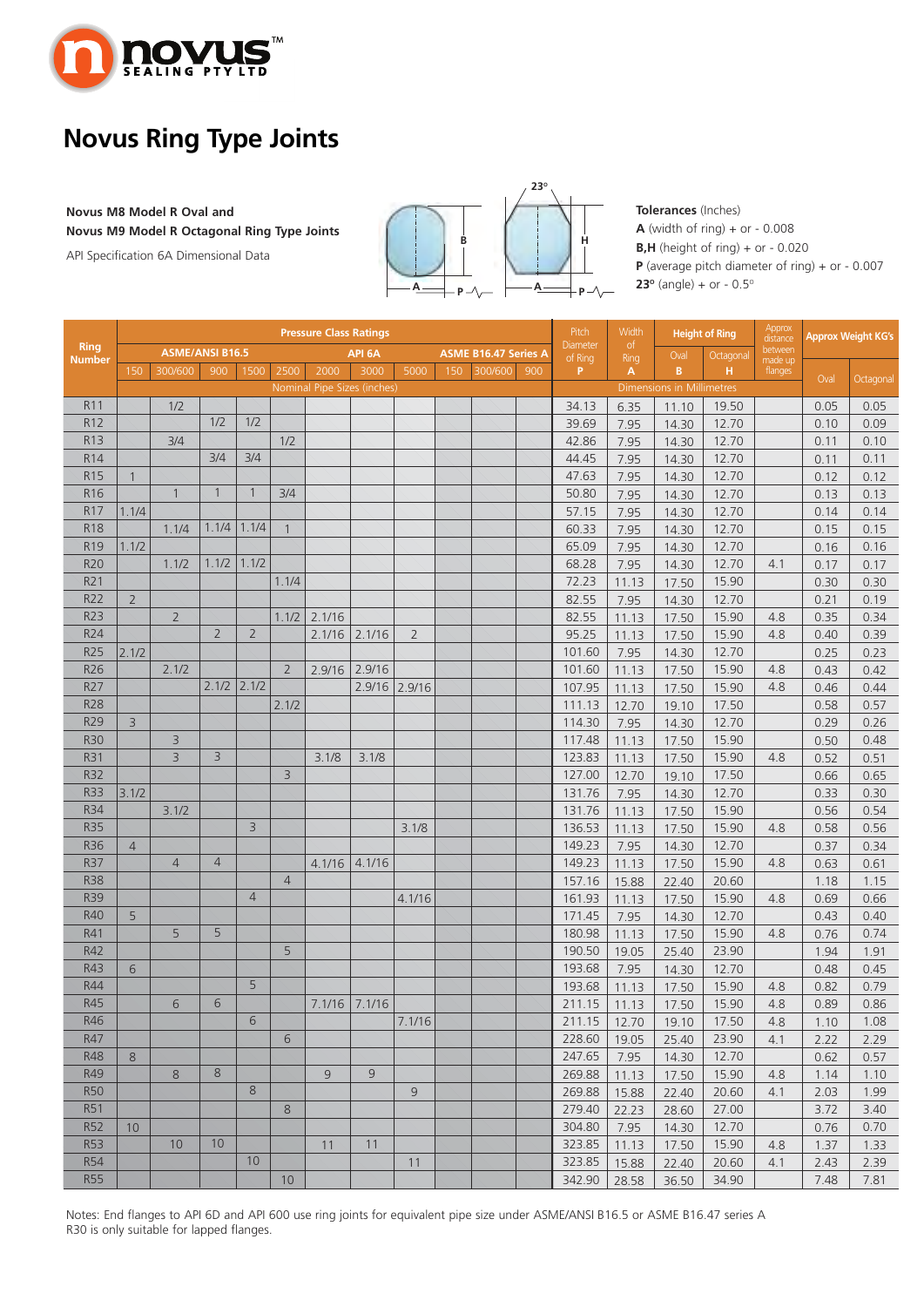

#### **Novus M8 Model R Oval and**

**Novus M9 Model R Octagonal Ring Type Joints**  (continued)

**A B <sup>P</sup> <sup>A</sup> H P 23O**

**Tolerances** (Inches) **A** (width of ring) + or - 0.008 **B,H** (height of ring) + or - 0.020 **P** (average pitch diameter of ring) + or - 0.007 **23<sup>o</sup>** (angle) + or -  $0.5^{\circ}$ 

API Specification 6A Dimensional Data

|                       |     | <b>Pressure Class Ratings</b> |    |          |      |                             |        |      |     |                             |     |                     | Width      |                           | <b>Height of Ring</b> | Approx<br>distance | <b>Approx Weight KG's</b> |           |
|-----------------------|-----|-------------------------------|----|----------|------|-----------------------------|--------|------|-----|-----------------------------|-----|---------------------|------------|---------------------------|-----------------------|--------------------|---------------------------|-----------|
| <b>Ring</b><br>Number |     | <b>ASME/ANSI B16.5</b>        |    |          |      |                             | API 6A |      |     | <b>ASME B16.47 Series A</b> |     | Diameter<br>of Ring | of<br>Ring | Oval                      | Octagonal             | between<br>made up |                           |           |
|                       | 150 | 300/600                       |    | 900 1500 | 2500 | 2000                        | 3000   | 5000 | 150 | 300/600                     | 900 | P.                  | A          | B                         | H.                    | flanges            | Oval                      |           |
|                       |     |                               |    |          |      | Nominal Pipe Sizes (inches) |        |      |     |                             |     |                     |            | Dimensions in Millimetres |                       |                    |                           | Octagonal |
| R56                   | 12  |                               |    |          |      | 13.5/8                      | 13.5/8 |      |     |                             |     | 381.00              | 7.95       | 14.30                     | 12.70                 |                    | 0.95                      | 0.88      |
| <b>R57</b>            |     | 12                            | 12 |          |      |                             |        |      |     |                             |     | 381.00              | 11.13      | 17.50                     | 15.90                 | 4.8                | 1.61                      | 1.56      |
| <b>R58</b>            |     |                               |    | 12       |      |                             |        |      |     |                             |     | 381.00              | 22.23      | 28.60                     | 27.00                 |                    | 5.07                      | 5.12      |
| <b>R59</b>            | 14  |                               |    |          |      |                             |        |      |     |                             |     | 396.88              | 7.95       | 14.30                     | 12.70                 |                    | 0.99                      | 0.92      |
| <b>R60</b>            |     |                               |    |          | 12   |                             |        |      |     |                             |     | 406.40              | 31.75      | 39.70                     | 38.10                 |                    | 10.65                     | 11.72     |
| R61                   |     | 14                            |    |          |      |                             |        |      |     |                             |     | 419.10              | 11.13      | 17.50                     | 15.90                 |                    | 1.77                      | 1.72      |
| <b>R62</b>            |     |                               | 14 |          |      |                             |        |      |     |                             |     | 419.10              | 15.88      | 22.20                     | 20.60                 |                    | 3.15                      | 3.09      |
| R63                   |     |                               |    | 14       |      |                             |        |      |     |                             |     | 419.10              | 25.40      | 33.30                     | 31.80                 | 5.6                | 7.45                      | 7.52      |
| <b>R64</b>            | 16  |                               |    |          |      |                             |        |      |     |                             |     | 454.03              | 7.95       | 14.30                     | 12.70                 |                    | 1.14                      | 1.05      |
| <b>R65</b>            |     | 16                            |    |          |      | 16.3/4                      |        |      |     |                             |     | 469.90              | 11.13      | 17.50                     | 15.90                 | 4.8                | 1.98                      | 1.92      |
| <b>R66</b>            |     |                               | 16 |          |      |                             | 16     |      |     |                             |     | 469.90              | 15.88      | 22.20                     | 20.60                 | 4.1                | 3.53                      | 3.46      |
| R67                   |     |                               |    | 16       |      |                             |        |      |     |                             |     | 469.90              | 28.58      | 36.50                     | 34.90                 |                    | 10.25                     | 10.71     |
| <b>R68</b>            | 18  |                               |    |          |      |                             |        |      |     |                             |     | 517.53              | 7.95       | 17.30                     | 12.70                 |                    | 1.30                      | 1.19      |
| <b>R69</b>            |     | 18                            |    |          |      |                             |        |      |     |                             |     | 533.40              | 11.13      | 17.50                     | 15.90                 | 4.8                | 2.27                      | 2.20      |
| <b>R70</b>            |     |                               | 18 |          |      |                             | 18     |      |     |                             |     | 533.40              | 19.05      | 25.40                     | 23.90                 | 4.8                | 5.48                      | 5.40      |
| R71                   |     |                               |    | 18       |      |                             |        |      |     |                             |     | 533.40              | 28.58      | 36.50                     | 34.90                 |                    | 11.75                     | 12.27     |
| R72                   | 20  |                               |    |          |      |                             |        |      |     |                             |     | 558.80              | 7.95       | 14.30                     | 12.70                 |                    | 1.40                      | 1.29      |
| R73                   |     | 20                            |    |          |      | 21.3/4                      |        |      |     |                             |     | 584.20              | 12.70      | 19.10                     | 17.50                 | 3.3                | 3.03                      | 2.99      |
| R74                   |     |                               | 20 |          |      |                             | 20.3/4 |      |     |                             |     | 584.20              | 19.05      | 25.40                     | 23.90                 | 4.8                | 5.95                      | 5.86      |
| <b>R75</b>            |     |                               |    | 20       |      |                             |        |      |     |                             |     | 584.20              | 31.76      | 39.70                     | 38.10                 |                    | 15.31                     | 16.20     |
| R76                   | 24  |                               |    |          |      |                             |        |      |     |                             |     | 673.10              | 7.95       | 14.30                     | 12.70                 |                    | 1.68                      | 1.55      |
| <b>R77</b>            |     | 24                            |    |          |      |                             |        |      |     |                             |     | 692.15              | 15.88      | 22.40                     | 20.60                 |                    | 5.20                      | 5.10      |
| <b>R78</b>            |     |                               | 24 |          |      |                             |        |      |     |                             |     | 692.15              | 25.40      | 33.30                     | 31.80                 |                    | 12.30                     | 12.66     |
| R79                   |     |                               |    |          | 24   |                             |        |      |     |                             |     | 692.15              | 34.93      | 44.50                     | 41.30                 |                    | 22.40                     | 22.98     |
| <b>R80</b>            |     |                               |    |          |      |                             |        |      |     |                             |     | 615.95              | 7.95       |                           | 12.70                 |                    |                           | 1.41      |
| <b>R81</b>            |     |                               |    |          |      |                             |        |      | 22  |                             |     | 635.00              | 14.29      |                           | 19.10                 |                    |                           | 3.92      |
| <b>R82</b>            |     |                               |    |          |      |                             |        |      |     | 22                          |     | 57.14               | 11.13      |                           | 15.90                 | 4.8                |                           | 0.23      |
| <b>R84</b>            |     |                               |    |          |      |                             |        |      |     |                             |     | 63.50               | 11.13      |                           | 15.90                 | 4.8                |                           | 0.26      |
| <b>R85</b>            |     |                               |    |          |      |                             |        |      |     |                             |     | 79.38               | 12.70      |                           | 17.50                 | 3.3                |                           | 0.44      |
| <b>R86</b>            |     |                               |    |          |      |                             |        |      |     |                             |     | 90.50               | 15.88      |                           | 20.60                 | 4.1                |                           | 0.66      |
| <b>R87</b>            |     |                               |    |          |      |                             |        |      |     |                             |     | 100.03              | 15.88      |                           | 20.60                 | 4.1                |                           | 0.72      |
| <b>R88</b>            |     |                               |    |          |      |                             |        |      |     |                             |     | 122.83              | 19.05      |                           | 23.90                 | 4.8                |                           | 1.24      |
| <b>R89</b>            |     |                               |    |          |      |                             |        |      |     |                             |     | 114.30              | 19.05      |                           | 23.90                 | 4.8                |                           | 1.15      |
| <b>R90</b>            |     |                               |    |          |      |                             |        |      |     |                             |     | 155.58              | 22.23      |                           | 26.90                 | 4.8                |                           | 2.06      |
| <b>R91</b>            |     |                               |    |          |      |                             |        |      |     |                             |     | 260.25              | 31.75      |                           | 38.10                 | 4.1                |                           | 6.83      |
| <b>R92</b>            |     |                               |    |          |      |                             |        |      |     |                             |     | 228.60              | 11.13      |                           | 17.50                 |                    |                           | 0.92      |
| R93                   |     |                               |    |          |      |                             |        |      |     | 26                          |     | 749.30              | 19.05      |                           | 23.09                 |                    | 7.63                      | 7.52      |
| <b>R94</b>            |     |                               |    |          |      |                             |        |      |     | 28                          |     | 800.10              | 19.05      |                           | 23.09                 |                    | 8.16                      | 8.03      |
| <b>R95</b>            |     |                               |    |          |      |                             |        |      |     | 30                          |     | 857.25              | 19.05      |                           | 23.09                 |                    | 8.73                      | 8.60      |
| <b>R96</b>            |     |                               |    |          |      |                             |        |      |     | 32                          |     | 914.40              | 22.23      |                           | 27.00                 |                    | 12.16                     | 12.29     |
| <b>R97</b>            |     |                               |    |          |      |                             |        |      |     | 34                          |     | 965.20              | 22.23      |                           | 27.00                 |                    | 13.10                     | 13.24     |
| <b>R98</b>            |     |                               |    |          |      |                             |        |      |     | 36                          |     | 1019.18             | 22.23      |                           | 27.00                 |                    | 13.59                     | 13.74     |
| <b>R99</b>            |     |                               |    |          |      |                             |        |      |     |                             |     | 234.95              | 11.13      |                           | 15.90                 | 4.8                |                           | 0.95      |
| R <sub>100</sub>      |     |                               |    |          |      |                             |        |      |     |                             | 26  | 749.30              | 28.58      |                           | 34.90                 |                    | 16.35                     | 17.08     |
| R101                  |     |                               |    |          |      |                             |        |      |     |                             | 28  | 800.10              | 31.75      |                           | 38.10                 |                    | 20.97                     | 22.19     |
| R <sub>102</sub>      |     |                               |    |          |      |                             |        |      |     |                             | 30  | 857.25              | 31.75      |                           | 38.10                 |                    | 22.47                     | 22.47     |
| R103                  |     |                               |    |          |      |                             |        |      |     |                             | 32  | 914.40              | 31.75      |                           | 38.10                 |                    | 23.97                     | 23.78     |
| R104                  |     |                               |    |          |      |                             |        |      |     |                             | 34  | 965.202             | 34.93      |                           | 41.30                 |                    | 31.24                     | 32.05     |
| R105                  |     |                               |    |          |      |                             |        |      |     |                             | 36  | 1022.35 34.93       |            |                           | 41.30                 |                    | 33.10                     | 33.95     |
|                       |     |                               |    |          |      |                             |        |      |     |                             |     |                     |            |                           |                       |                    |                           |           |

Notes: End flanges to API 6D and API 600 use ring joints for equivalent pipe size under ASME/ANSI B16.5 or ASME B16.47 series A